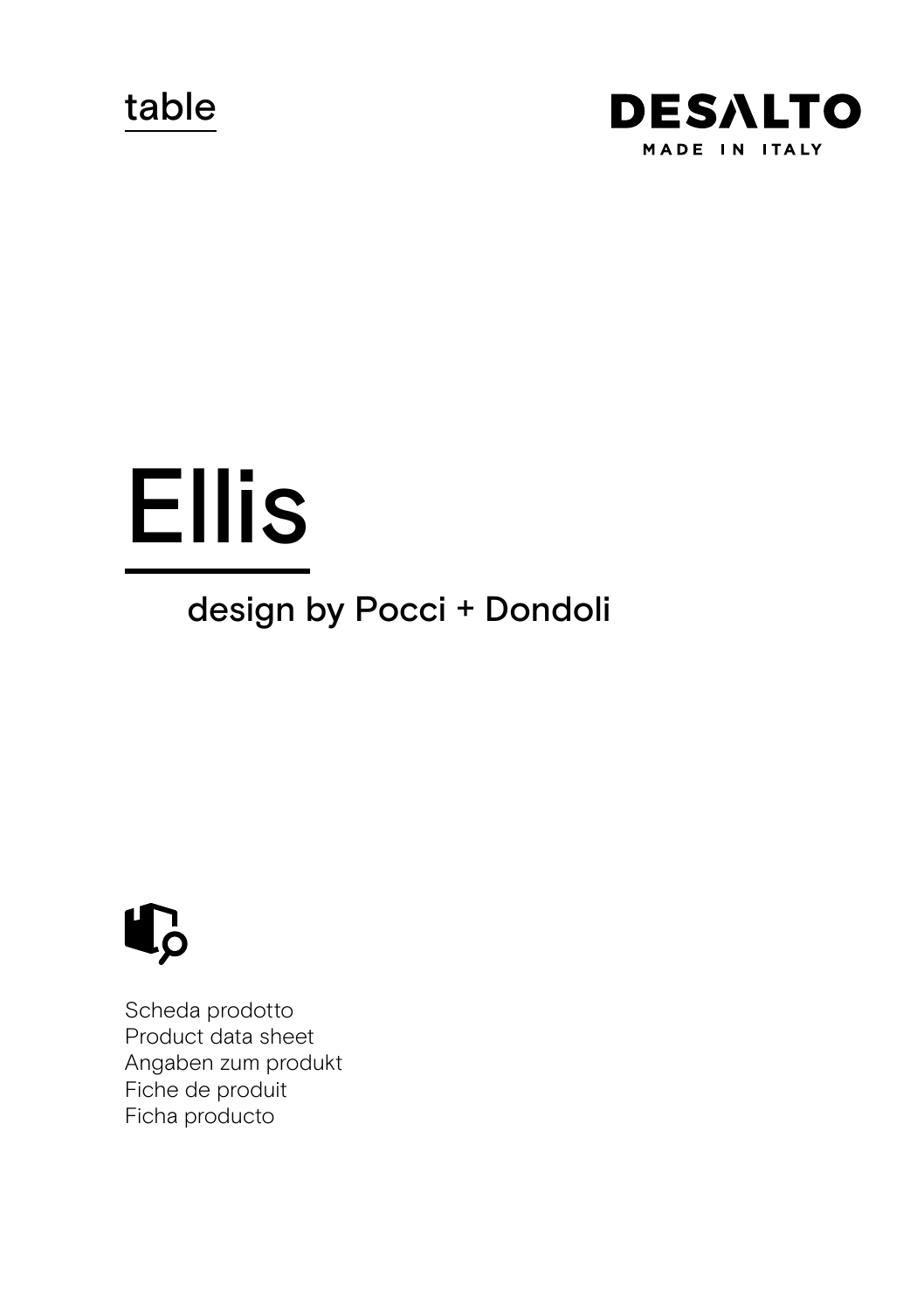#### Italiano

#### Materiali

Famiglia di tavoli con base in ghisa e tubo d'acciaio, top in ceramica. Ceramica: gres porcellanato, inattaccabile da agenti chimici e macchianti; inassorbente ad acqua, detergenti e acidi; estrema durezza della superficie; inalterabilità delle caratteristiche cromatiche; non emette sostanze tossiche; indeformabile se riscaldato da fiamme. Il piano può presentare alcune piccole impurità dovute ai procedimenti produttivi, da considerarsi pertanto caratteristiche peculiari e di garanzia di autenticità del materiale.

#### Manutenzione

Struttura: usare un panno in microfibra e acqua tiepida. Una pulizia intensa si ottiene con acqua e sapone, o detergenti neutri diluiti in acqua. Importante asciugare subito. Per tutte le superfici evitare assolutamente l'uso di alcol o di detersivi contenenti solventi in generale.

#### Avvertenze

Evitare i seguenti usi impropri: non sedersi e non salire in piedi sui tavoli; non appoggiare sui piani oggetti che possano graffiare la superficie o molto caldi (pentole, teiere, etc.) Desalto spa declina ogni responsabilità per danni causati a cose o a persone derivanti da un uso non corretto del prodotto. La garanzia non comprende alcun tipo di assistenza o riparazione del prodotto o a parti di esso danneggiate in seguito a un uso non corretto del prodotto stesso.

#### Ecologia

Tutti i processi produttivi sono eseguiti nel rispetto delle vigenti normative ambientali e tutelano la salute del personale addetto. I materiali utilizzati sono per la quasi totalità riciclabili.

# Outdoor

Qualora il prodotto in possesso, sia stato acquistato in versione outdoor, rispettare le seguenti indicazioni:

Qualsiasi materiale idoneo all'utilizzo in outdoor, anche se debitamente trattato, subisce nel tempo delle alterazioni di carattere cromatico, superficiale e molecolare, a causa dell'azione degli agenti atmosferici quali caldo, freddo e relativi sbalzi di temperatura, pioggia, sole, vento. Il grado di alterazione varia a seconda delle condizioni di esposizione e dell'area geografica: un esempio è l'ambiente ad alta concentrazione salina o umido, oppure la presenza di cloro in prossimità di piscine. E' sempre determinante una corretta manutenzione fatta di lavaggi con acqua demineralizzata, con il vantaggio di rallentare nel tempo il naturale degrado dei materiali. E' bene evitare il ristagno di acqua e foglie su tavoli, tavolini e sedute. E' bene evitare di lasciare per lungo tempo oggetti appoggiati sui piani: potrebbero essere la causa di macchie di difficile e/o di impossibile eliminazione. Nel periodo di non utilizzo, si consiglia un'adeguata protezione con buona ventilazione o ancor meglio di riporre il prodotto in ambiente interno fresco e asciutto. Semplici raccomandazioni utili a salvaguardare e allungare la vita di un prodotto desalto.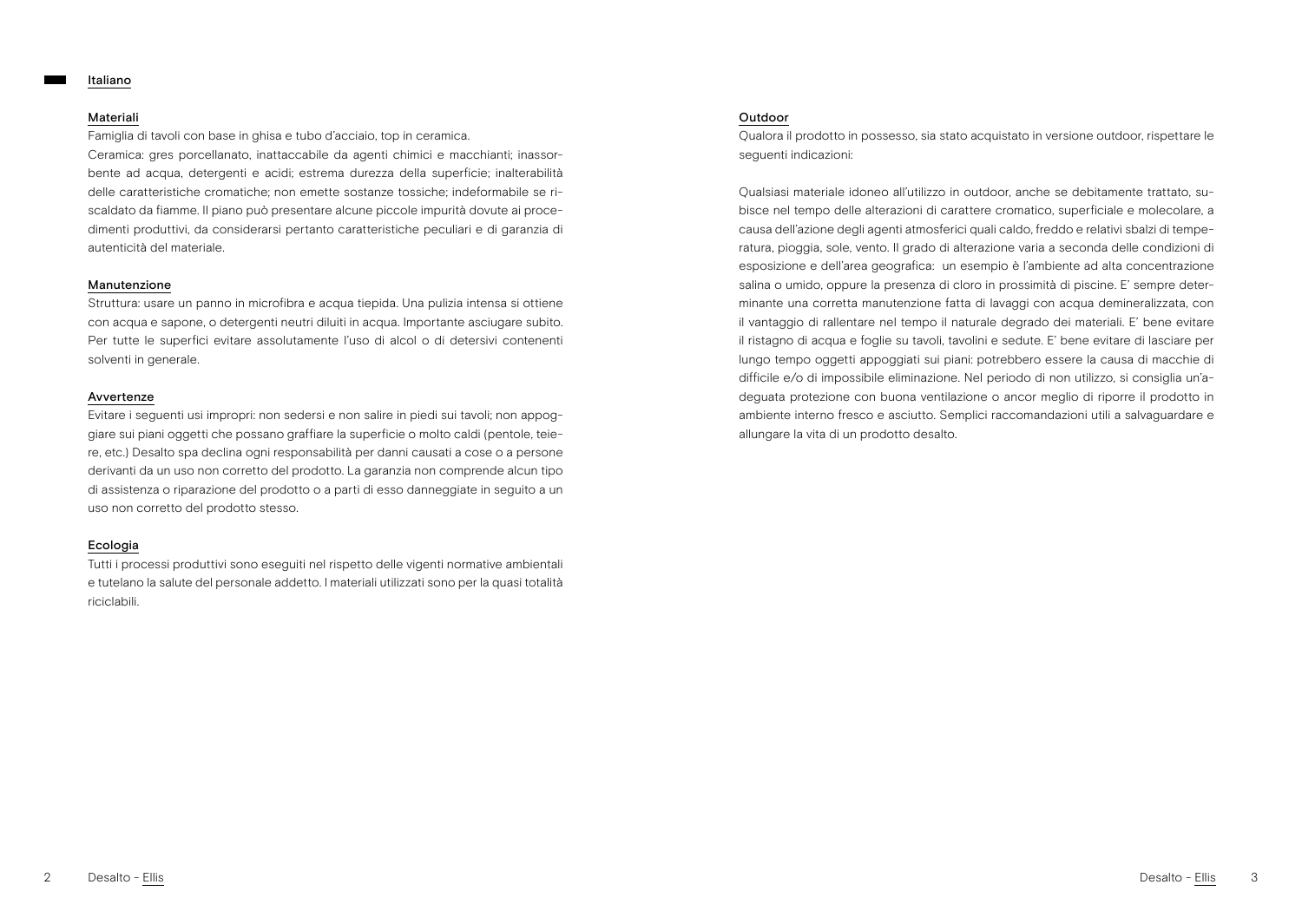#### English

#### Materials

Family of tables with base in cast iron and steel tube, top in wood.

Ceramic: top quality ceramic, defined as porcelanized gres. Resistant to chemicals and staining agents; no absorbent to water, detergents and acids; extreme surface hardness; durability of colours charachteristics; it does not emit any toxic substances , non-flammable. The ceramic top can show some little impurities due to the production processes, that must be considered as peculiar characteristics and guarantee of authenticity of the material.

#### Maintenance

Structure: use a cloth in microfibre and lukewarm water. For a more intense cleaning use a cloth dampened with water and neutral soap or detergents diluted with water. It is very important to dry immediately. For all surfaces avoid completely any use of ethyl alcohol or detergents containing solvents in general.

#### Warning

Avoid the following inappropiate uses: do not sit and do not stand on tables. Do not place objects on the tops which might scratch the surface or hot items (pots or teapots or similar). Desalto spa will accept no liability for any damage caused to property or people subsequent to an incorrect handling of the product. If the assistance of the manufacturer is required to rectify faults arising from incorrect installation or use, this assistance is not covered by the guarantee.

# Ecology

All the production processes are carried out respecting the environmental regulations in force and safeguard the health of the staff employed. The materials used are mostly recyclable.

# Outdoor

If the product in possession has been purchased in the outdoor version, please respect the following indications:

Any material suitable for outdoor use, even if duly treated, undergoes changes of chromatic, superficial and molecular character over time, due to the action of atmospheric agents such as heat, cold and relative changes in temperature, rain, sun, wind. The degree of alteration varies according to the exposure conditions and the geographic area: an example is the environment with a high concentration of salt or humid, or the presence of chlorine close to swimming pools. A proper maintenance by washing the product with demineralized water is always decisive, with the advantage of slowing down the natural degradation of the materials over time. It is good to avoid the stagnation of water and leaves on tables, small tables and chairs. It is good to avoid leaving objects resting on the tops for a long time: they could be the reason of difficult and / or impossible to remove stains. In the period of non-use, we recommend an adequate protection with good ventilation or even better to store the product in a fresh and dry indoor environment. Simple recommendations to safeguard and extend the life of a desalto product.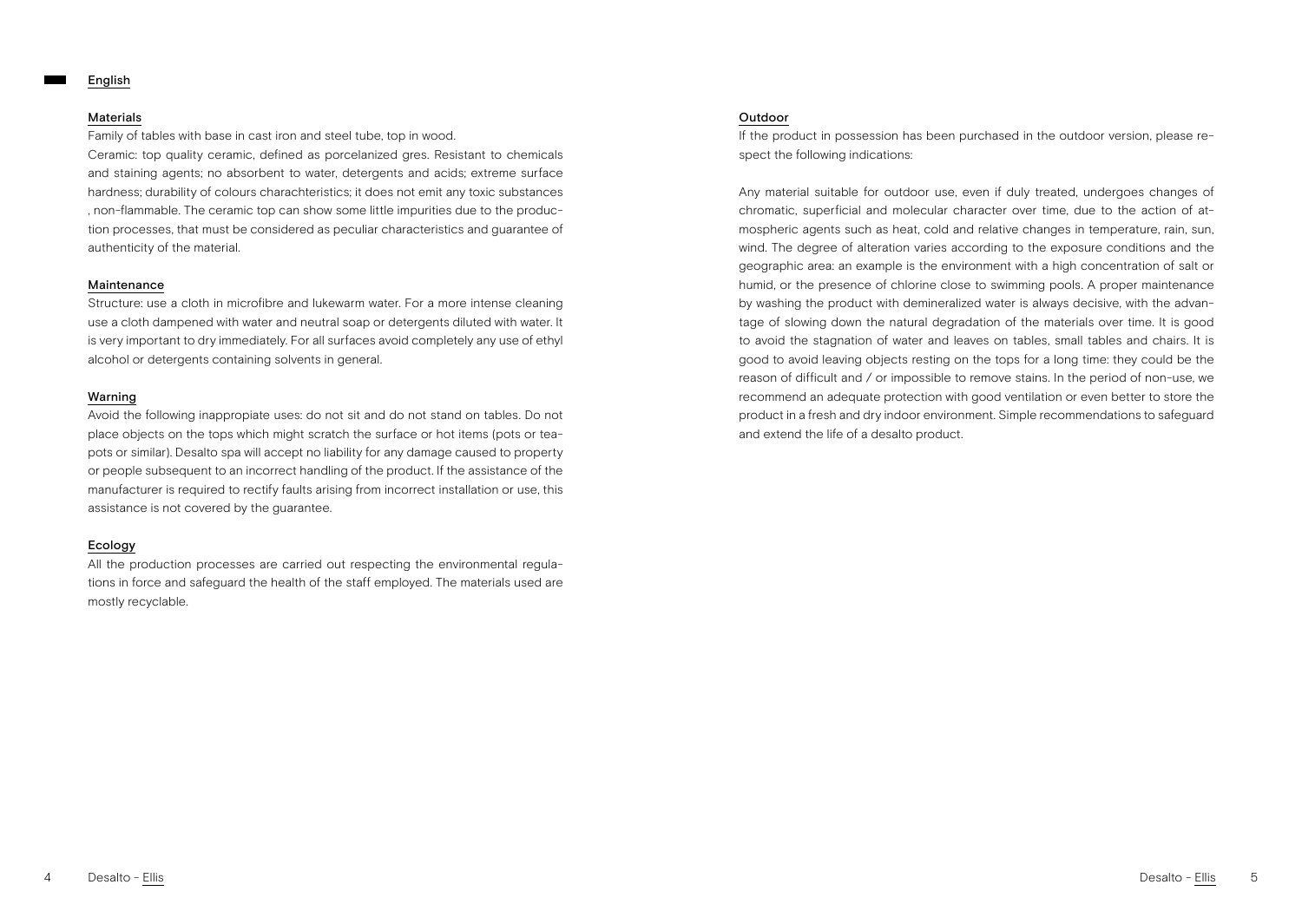#### Deutsch

#### Materialien

Tischfamilie mit Untergestell aus Gusseisen und Stahlrohr, Tischplatte aus Keramik. Keramik: hochwertige keramik, die als feinsteinzeug (gres porcellanato) bezeichnet wird. Eigenschaften: resistent gegen chemische stoffen und aufheller, wasser-lösungsmittel-und säurefest. Extreme oberflächenhärte, die charakteristischen farben sind beständig, gibt keine griftigen stoffen ab, vermomtsich nicht über offenem feuer. Die platte aus keramik kann kleine unreinheiten aufweisen wegen des produktionsprozess, die als normale eigenschaften von echtheit des materials berücksichtigt werden sollen.

# Pflege

Gestell: putzung mit einem lappen aus mikrofaser und lauwarmem wasser. Eine stärkere reinigung mit einem weichem ,mit wasser und seife oder mit wasser verdünnten neutralen reinigungsmitteln, getränkten lappen. Wichtig sofort trocknen. Alle flächen: keine äthylalkhol oder keine lösungsmitteln benutzen.

#### Besondere hinweise

Vermeiden sie die folgenden unsachgemässen gebrauchsweisen: setzen sie sich nicht und steigen sie sich mit den füssen auf die tische . Legen sie auf der tischplatte keine heissen gegestände ab (töpfe, teekanne, usw), oder gegestände, die die platten verkratzen könnten.. Desalto spa lehnt jegliche haftung für sach oder personenschäden ab, die durch einen unsachgemässen gebrauch des produktes hervorgerufen werden. Die garantie umfasst keinerlei hilfsleistung oder reparatur des produktes oder seiner teile, die in folge eines unsachgemässen gebrauchs des produktes beschädigt wurden.

## Umwelt-und gesundheitsschutz

Alle phasen des produktionsprozesses werden in entsprechung zu den einschlägigen bestimmungen zum umweltschutz und zum gesundheitsschutz auf dem arbeitsplatz ausgeführt. Die eingesetzten materialien können meistens dem recycling zugeführt werden.

#### Outdoor

Wenn das produkt in der outdoorversion gekauft wurde, beachten sie bitte die folgenden angaben:

Jedes material, das für die verwendung im freien geeignet ist, unterliegt, selbst wenn es ordnungsgemäß behandelt wird, im laufe der zeit veränderungen des chromatischen, oberflächlichen und molekularen charakters aufgrund von witterungseinflüssen wie hitze, kälte und relativen temperaturänderungen, regen, sonne und wind. Der grad der veränderung variiert je nach den expositionsbedingungen und dem geografischen gebiet: ein beispiel ist die umgebung mit einer hohen salzkonzentration oder luftfeuchtigkeit oder den ausdünstungen von chlor in der nähe von schwimmbädern. Es wird stets die fachgerechte reinigung mit demineralisiertem wasser empfohlen, um den natürlichen verschleiß der materialien im laufe der zeit zu verlangsamnen. Es ist gut, wasser und blätter schnellstmöglich von tischen, beistelltischen und stühlen zu entfernen. Es sollte ebenfalls darauf geachtet werden, gegenstände und dekoobjekte nicht für lange zeit auf den tischplatten stehen zu lassen. Diese könnten ränder und flecken verursachen, welche später nur schwer oder gar nicht mehr entfernt werden können. In der zeit der nichtbenutzung empfehlen wir einen ausreichenden schutz bei guter belüftung oder noch besser wäre es, das produkt in einer frischen und trockenen innenumgebung zu lagern. Wenn sie diese einfachen empfehlungen zur sicherung und verlängerung der lebensdauer beachten, werden sie noch länger freude an den produkten der firma desalto haben.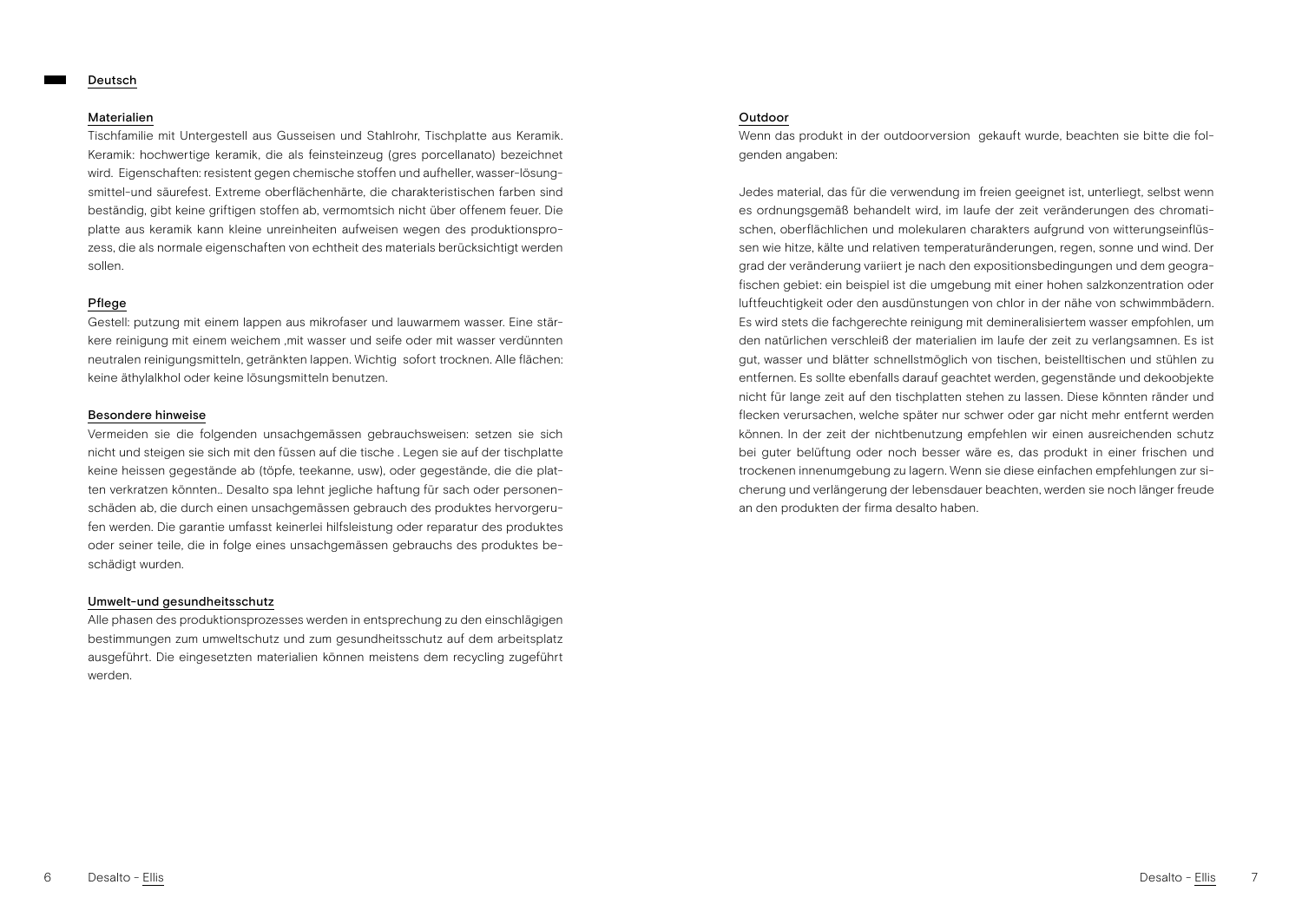#### Français

#### Matériaux

Famille de tables avec base en fonte et tube d'acier, plateau en céramique. Céramique: grès cérame ; résistante aux agents chimiques et atmosphériques; étanche à l'eau, aux détergents et aux acides, haute dureté de la surface, haute résistance aux produits tachants, inaltérabilité des caractéristique chromatiques, non inflammable, elle ne libère pas de substances toxiques, indéformable si chauffée à la flamme nue. Le plateau en céramique peut présenter de petites impuretés dues aux procédés de production, qui doivent être considérées comme des caractéristiques particulières et comme une garantie d'authenticité du matériel.

#### Entretien

Structure: utiliser un chiffon en microfibre et de l'eau tiède. Pour un nettoyage plus intensif utiliser un chiffon imbibé d'eau et du savon ou de détergents neutres dilués dans l'eau. Il est important de sécher immédiatement. Pour toutes les surfaces n'utiliser jamais de l'alcool ou de détersif contenant solvants en général.

#### Avertissements

Éviter les utilisations impropres suivantes: ne pas s'asseoir et ne pas se mettre debout sur les tables, ne pas poser sur les plateaux des objets susceptibles de rayer la surface ou des objets très chauds (marmites, théières). Desalto spa décline toute responsabilité pour les dommages causés à des choses ou à des personnes suite à une utilisation non-conforme du produit. La garantie ne comprend pas aucune forme d'assistance ou de réparation du produit ou de ses éléments endommagés suite à une utilisation non conforme du produit.

# Écologie

Tous les procédés de production sont exécutés conformément aux normes de l'environnement en vigueur et ils protègent la santé des opérateurs. Les matériaux utilisés sont pour la plupart recyclables.

# Outdoor

Si le produit a été acheté dans la version extérieure, il est bon de respecter les indications suivantes :

Tout matériau approprié pour une utilisation en extérieur, même si il est dûment traité, subit dans le temps des modifications de caractères chromatiques , superficiel et moléculaire, en raison de l'action des agents atmosphériques tels que la chaud, le froid et les changements de température relatifs, pluie, soleil (ultra violets), vent. Le degré de modification varie en fonction des conditions d'exposition et de l'aire géographique: un exemple est la solution saline à haute concentration ou humide, ou la présence de chlore en proximité de piscines. Un entretien correct avec lavages à l'eau déminéralisée est toujours décisif, avec l'avantage de ralentir la dégradation naturelle des matériaux dans le temps. Il est bon d'éviter la stagnation de l'eau et des feuilles sur les tables, les tables basses et les chaises. Il est bon d'éviter de laisser des objets sur les plateaux pendant une longue période: ils pourraient être à l'origine des tâches difficiles et / ou impossibles à éliminer. En cas de non-utilisation, nous recommandons une protection adéquate avec une bonne ventilation ou encore mieux de stocker le produit dans un environnement intérieur frais et sec, simples recommandations pour sauvegarder et prolonger la vie d'un produit desalto.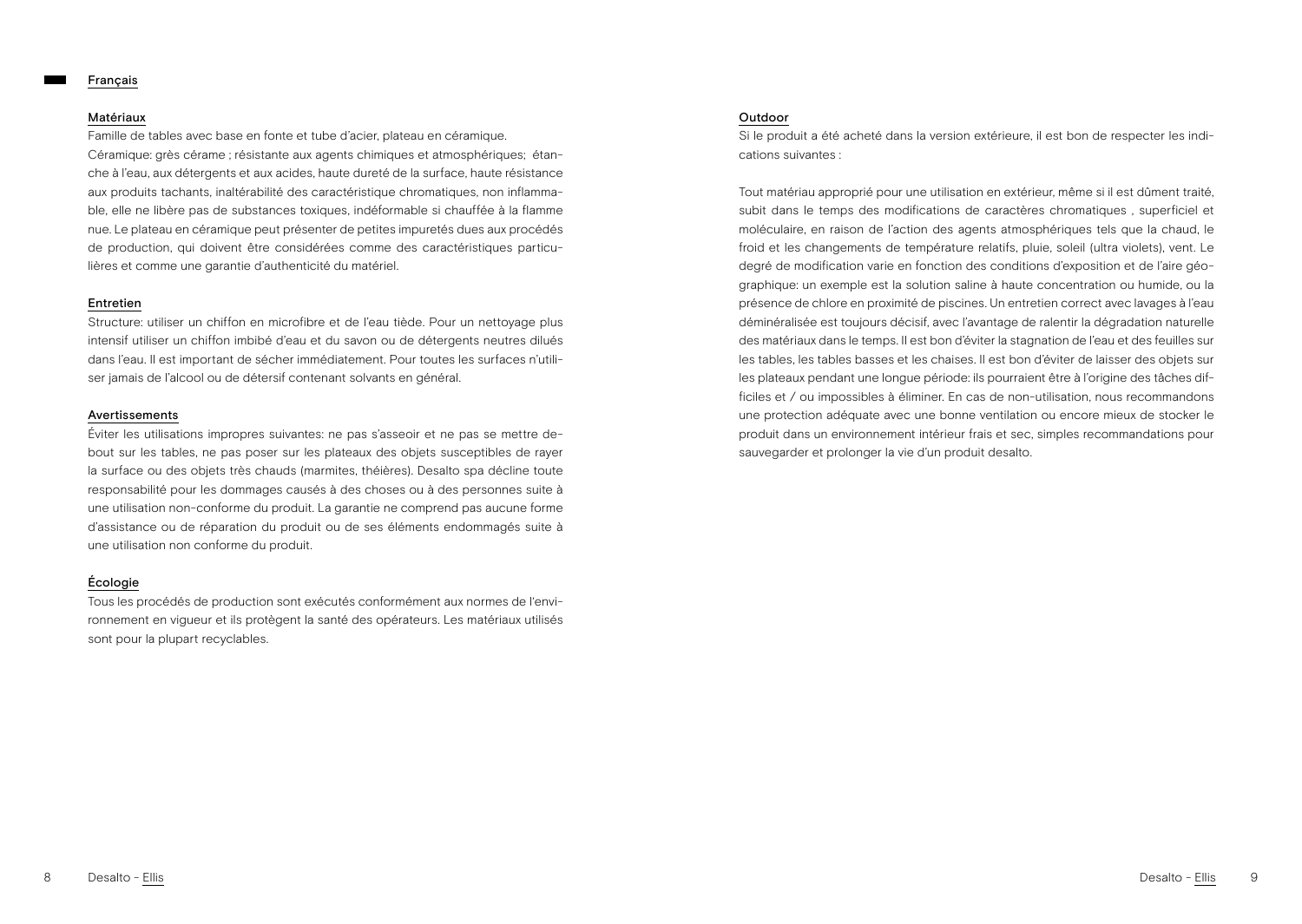#### Español

#### Materiales

Familia de mesas con base en hierro fundido y tubo de acero, tapa en cerámica. Cerámica: resistente a los agentes químicos, atmosféricos y a las manchas, impermeable al agua, detergentes y ácidos, elevada dureza superficial, inalterabilidad de las características cromáticas, no inflamable, no emite sustancias tóxicas, indeformable si se calienta con fuego. La encimera en cerámica puede presentar algunas pequeñas impurezas debidas a los procedimientos de producción, que deben considerarse por lo tanto, características peculiares y de garantía de la autenticidad del material.

# Mantenimiento

Estructura: utilizar un paño de microfibra humedecido con agua tibia. Para una limpieza más intensa utilizar un paño con agua y jabón o bien detergente específico diluido con agua. Importante secar inmediatamente. Para todas las superficies evitar el uso de alcohol etílico o detergentes que contengan disolventes en general. Importante secar inmediatamente.

#### Advertencias

Evitar los siguientes usos impropios: no sentarse, no ponerse de pie sobre la mesa, no apoyar en los sobres objetos que puedan rayar la superficie u objetos calientes (ollas, tetera). Desalto spa declina toda responsabilidad por daños a personas o cosas derivados del uso incorrecto del producto. La garantía no comprende ningún tipo de asistencia o reparación del producto, ni de partes del mismo, en caso de daños causados por el uso incorrecto.

#### Ecología

Todos los procesos productivos cumplen las normas vigentes y tutelan la salud del personal engarcado. Los materiales utilizados son casi en su totalidad reciclables.

#### Outdoor

Si el producto ha sido adquirido en la versión outdoor, es bueno respetar las siguientes indicaciónes:

Cualquier material adecuado para uso en el exterior, aunque está debidamente tratado, sufre cambios de carácter cromático, superficial y molecular a lo largo del tiempo, debido a la acción de los agentes atmosféricos como calor, frío y cambios de temperatura, lluvia, sol, viento... El grado de alteración varía según las condiciones de exposición y el área geográfica: un ejemplo es el ambiente con una alta concentración de sal o húmedo , o la presencia de cloro cerca de las piscinas. Un correcto mantenimiento con limpieza hecha con agua desmineralizada siempre es decisivo, con el beneficio de ralentizar la degradación natural de los materiales a lo largo del tiempo. Está bien evitar el estancamiento de agua y de hojas en las mesas, mesas de centro y sillas. Está bien evitar dejar objetos en las encimeras de las mesas durante mucho tiempo: podrían ocasionar manchas que difícilmente o irremediablemente pueden ser eliminadas. En el período de no uso, recomendamos una protección adecuada con buena ventilación, o incluso mejor almacenar el producto en un ambiente interior fresco y seco. Simples recomendaciones útiles para salvaguardar y extender la vida de un producto desalto.